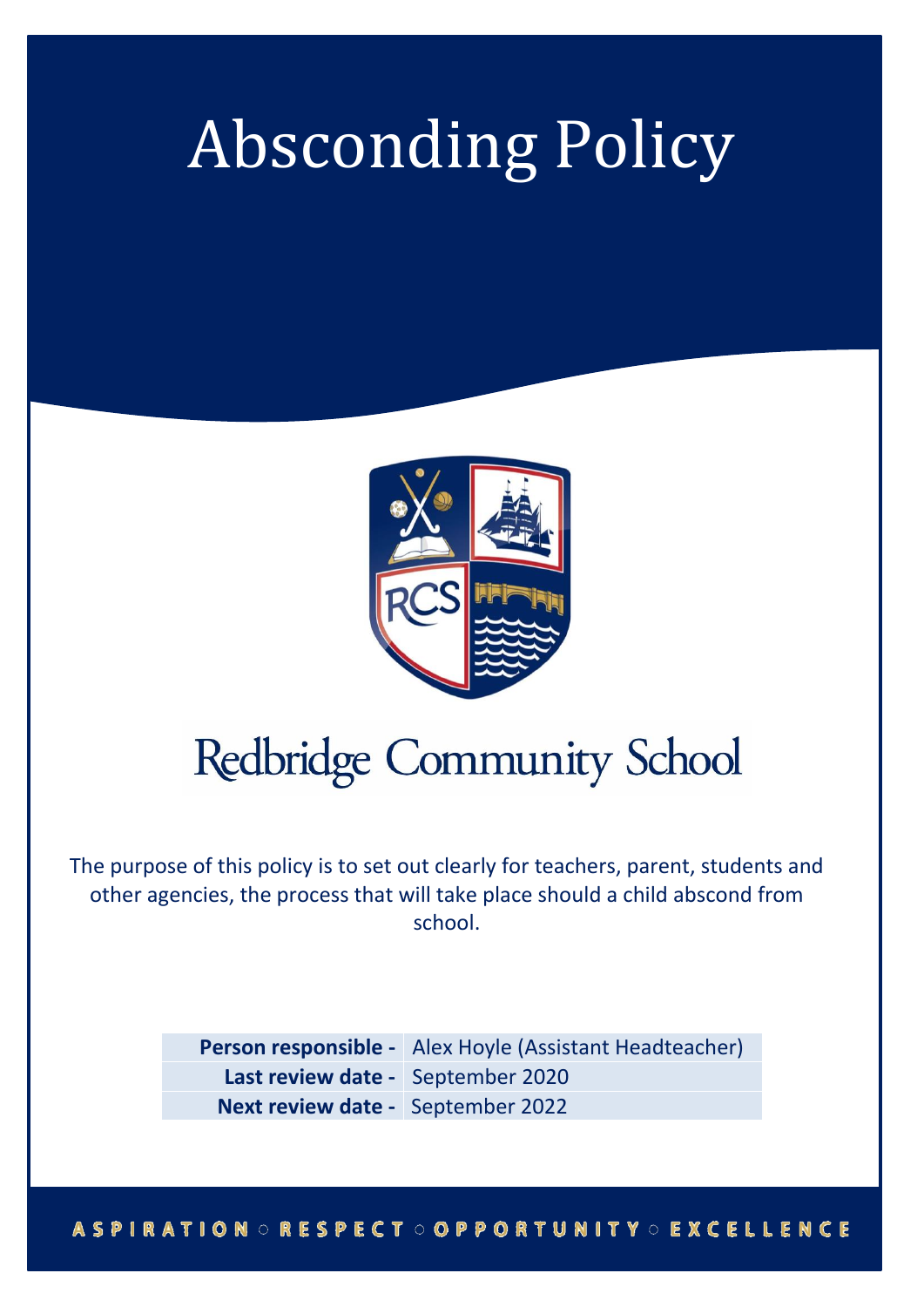## **Contents**

| 1. Absconding definition                                                                                                                                                   | Page 3 |
|----------------------------------------------------------------------------------------------------------------------------------------------------------------------------|--------|
| 2. Procedure - Where a student, present at formal registration, is<br>found to be absent from school without authorisation the following<br>procedures should be followed: | Page 3 |
| 3. Procedure - where a student attempts or is seen to be leaving the<br>school premises without authorisation the following procedures<br>should be followed:              | Page 4 |
|                                                                                                                                                                            |        |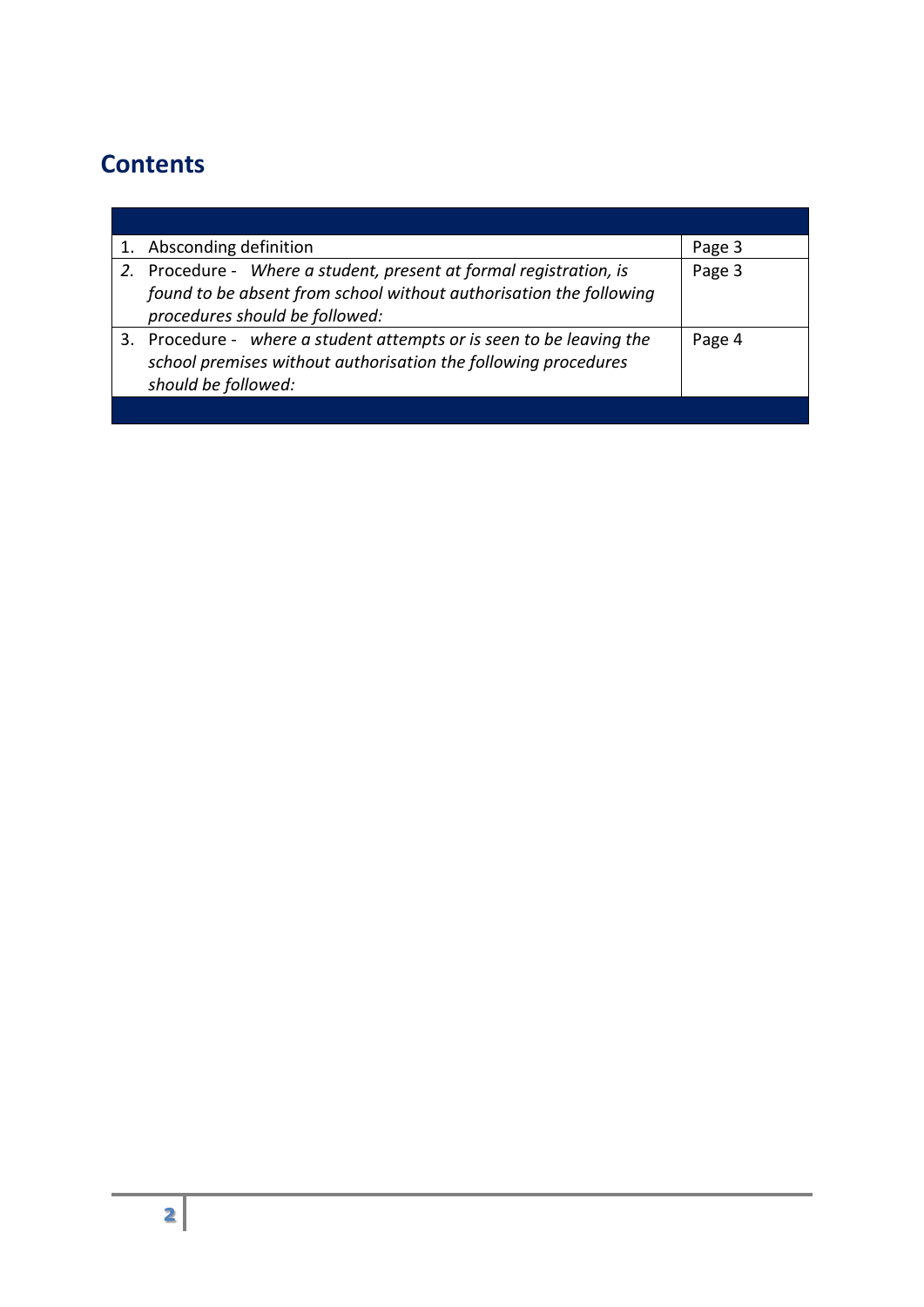## **ABSCONDING**

**Absconding**: A student is considered to have 'absconded' if they intentionally/ knowingly leave the school site or the immediate area of an off-site activity without permission.

Under Section 3 of the Health and Safety at Work Act, 1974 and in Common Law, schools and other education settings owe a duty of care towards their students. This duty of care requires that all responsible steps are taken to ensure that students ate safe and remain within the care of the school at all times throughout the school day and during school led activities.

## **PROCEDURE**

*Where a student, present at formal registration, is found to be absent from school without authorisation the following procedures should be followed:*

- The Attendance Officer will use the truancy call if a student has failed to register for registration, but not a lesson, the Attendance officer will contact the 'on-call' member of staff.
- 'On-call'/ Progress Leader/ Assistant Progress Leader/ SMT will organise a search of the buildings and known places that the student may have gone to.
- If the student is not found then all available staff will complete a more thorough sweep of the school and check the perimeter of the grounds.
- The school office will phone the parents and then the police when the area has been fully checked if the student has not been found.
- Consideration will be given as to whether the search should be extended beyond the school perimeter. This decision will be based on staff's knowledge of the student and on the levels of risk, and on what action is in the student's best interests.
- Any member of staff who leaves the school grounds will take a mobile phone to contact school.
- Once the student has been found then the SMT line manager will consolidate with the Headteacher to outline the response towards the student and the support the student will need in the future.
- A report will be filed on CPOMS regarding the incident.
- A courtesy call will be made to the student's parents/ carers